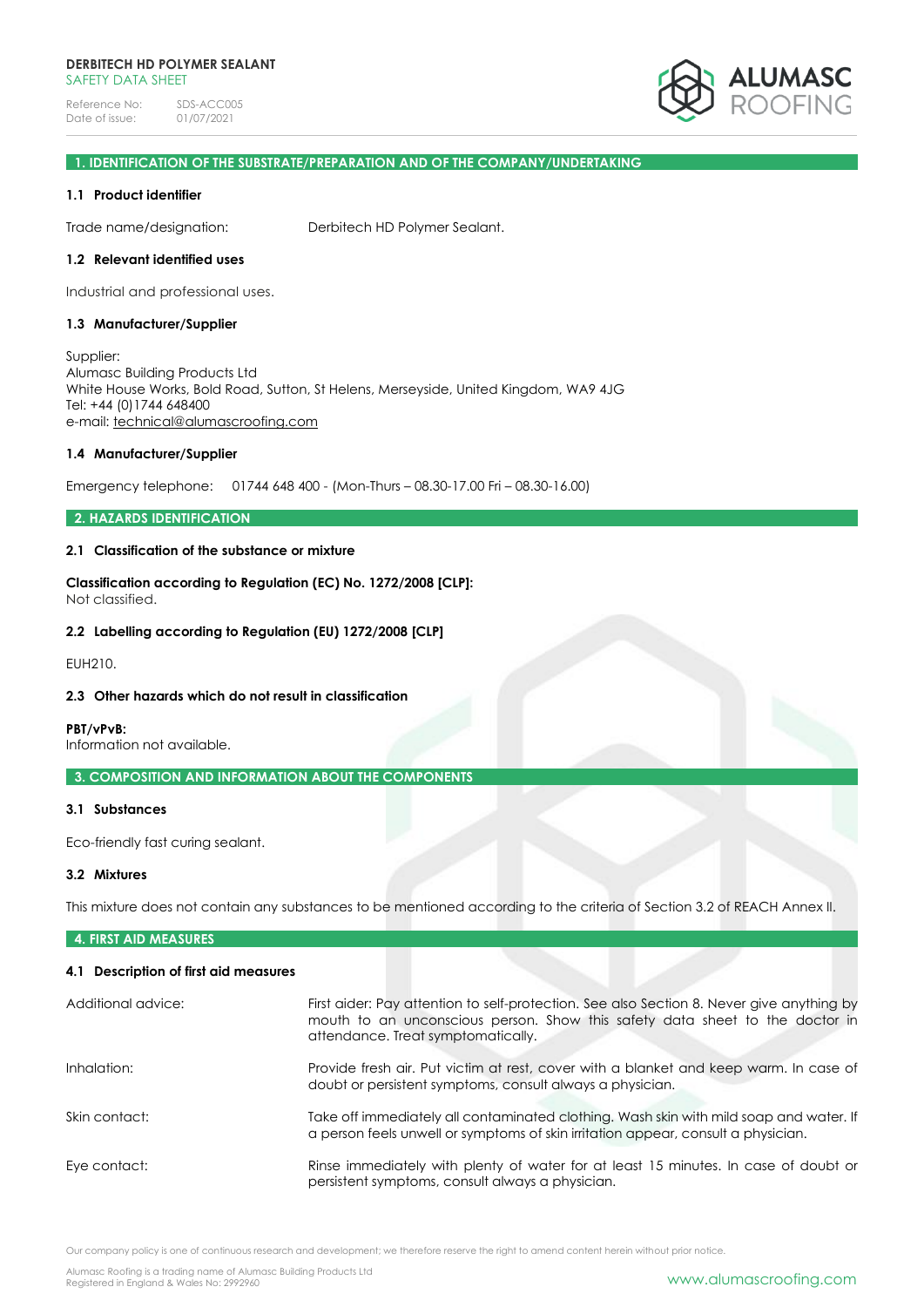

Ingestion: If swallowed, rinse mouth with water (only if the person is conscious). Get medical advice/attention.

# **4.2 Most important symptoms and effects, both acute and delayed**

| Inhalation:   | Not expected to present a significant inhalation hazard under anticipated conditions<br>of normal use.  |
|---------------|---------------------------------------------------------------------------------------------------------|
| Skin contact: | Not expected to present a significant skin hazard under anticipated conditions of<br>normal use.        |
| Eye contact:  | Not expected to present a significant eye contact hazard under anticipated conditions<br>of normal use. |
| Ingestion:    | Not expected to present a significant ingestion hazard under anticipated conditions of<br>normal use.   |

# **4.3 Indication of any immediate medical attention and special treatment needed**

In case of doubt or persistent symptoms, consult always a physician. Treat symptomatically.

# **5. FIRE-FIGHTING MEASSURES**

# **5.1 Extinguishing media**

### **Suitable extinguishing media:**

Water spray, Alcohol resistant foam, Carbon dioxide, Dry extinguishing powder.

### **Unsuitable extinguishing media:**

Strong water jet.

# **5.2 Special hazards arising from the substance or mixture**

### **Special hazards:**

Evacuate personnel to a safe area. When heated to decomposition, emits toxic fumes. Do not allow run-off from fire-fighting to enter drains or water courses. Dispose of waste in accordance with environmental legislation.

# **Hazardous decomposition products in case of fire:**

Toxic fumes. Carbon oxides (CO, CO2).

# **5.3 Advice for fire-fighters**

Special protective equipment for firefighters. In case of fire wear self-contained breathing apparatus. Use water spray or fog for cooling exposed containers. No smoking. Remove all sources of ignition.

### **6. ACCIDENTIAL RELEASE MEASURES**

# **6.1 Personal precautions, protective equipment and emergency procedures**

### **For non-emergency personnel:**

Use personal protective equipment as required. Reference to Sections 8. Evacuate personnel to a safe area. Avoid contact with skin and eyes. Do not breathe vapour/aerosol. Provide adequate ventilation. Keep away from heat, hot surfaces, sparks, open flames and other ignition sources. No smoking. Keep away from sources of ignition - No smoking.

### **For emergency responders:**

Ensure procedures and training for emergency decontamination and disposal are in place. Reference to Section 8.

# **6.2 Environmental Precautions**

Do not allow to enter into surface water or drains. Notify authorities if product enters sewers or public waters.

# **6.3 Methods and material for containment and cleaning up**

Stop leak if safe to do so. Dam up. Take up liquid spill into absorbent material, e.g. sand, earth, vermiculite or powdered limestone. Collect in closed and suitable containers for disposal. Remove from the water surface (e.g. skimming, sucking). Dispose of contaminated materials in accordance with current regulations.

Our company policy is one of continuous research and development; we therefore reserve the right to amend content herein without prior notice.

Alumasc Roofing is a trading name of Alumasc Building Products Ltd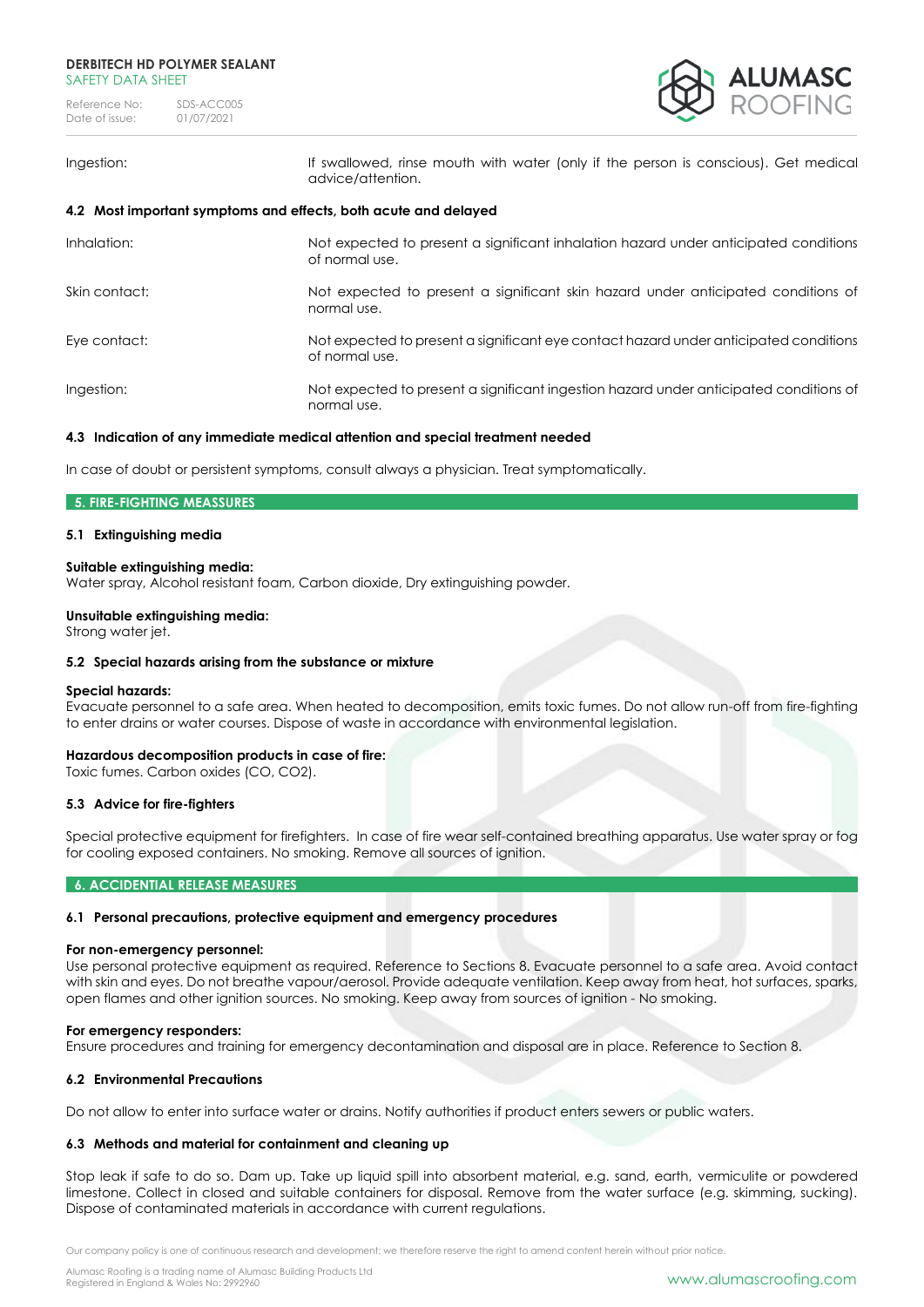# **DERBITECH HD POLYMER SEALANT** SAFFTY DATA SHFFT

Reference No: SDS-ACC005<br>Date of issue: 01/07/2021 Date of issue:



# **6.4 Reference to other sections**

See Sections 8 & 13.

**7. HANDLING AND STORAGE** 

### **7.1 Precautions for safe handling**

### **Precautions for safe handling:**

Provide adequate ventilation. Use personal protective equipment as required.

Concerning personal protective equipment to use, see Section 8. Avoid contact with skin, eyes and clothing. Do not breathe vapour/aerosol. Keep away from heat, hot surfaces, sparks, open flames and other ignition sources. No smoking. Do not smoke. After use replace the closing cap immediately. Ensure proper process control to avoid excess waste discharge (temperature, concentration, pH, time). Do not allow to enter into surface water or drains. Take any precaution to avoid mixing with combustibles.

### **Hygiene measures:**

Use only in area provided with appropriate exhaust ventilation. Wash hands and face before breaks and immediately after handling of the product. When using do not eat, drink or smoke. Keep away from food, drink and animal feeding stuffs. Keep good industrial hygiene.

# **7.2 Conditions for safe storage, including any incompatibilities**

Keep container tightly closed in a cool, well-ventilated place. Keep away from heat,hot surfaces, sparks, open flames and other ignition sources. No smoking. Keep only in original container.

# **7.3 Specific end use(s)**

No data available.

# **8. EXPOSURE CONTROLS/PERSONAL PROTECTION**

### **8.1 Control parameters**

No data available.

# **8.2 Exposure controls**

| Engineering measure(s):            | Provide adequate ventilation. Provide sufficient air exchange and/or exhaust in<br>workrooms. Emergency eye wash fountains and safety showers should be available in<br>the immediate vicinity of any potential exposure. Take precautionary measures against<br>static discharges. Organisational measures to prevent /limit releases, dispersion and<br>exposure. Reference Section 7.                                                                                                                                                                                  |
|------------------------------------|---------------------------------------------------------------------------------------------------------------------------------------------------------------------------------------------------------------------------------------------------------------------------------------------------------------------------------------------------------------------------------------------------------------------------------------------------------------------------------------------------------------------------------------------------------------------------|
| Personal protective equipment:     | Choose body protection according to the amount and concentration of the<br>dangerous substance at the workplace.                                                                                                                                                                                                                                                                                                                                                                                                                                                          |
| Materials for protective clothing: | Wear suitable protective clothing.                                                                                                                                                                                                                                                                                                                                                                                                                                                                                                                                        |
| Hand protection:                   | Repeated or prolonged exposure: Protective gloves complying with EN 374. The<br>selection of specific gloves for a specific application and time of use in a working area,<br>should also take into account other factors on the working space, such as (but not<br>limited to): other chemicals that are possibly used, physical requirements (protection<br>against cutting/drilling, skill, thermal protection), and the instructions/specification of<br>the supplier of gloves. Suitable material: Nitrile rubber, natural rubber gloves,<br>Polyvinylalcohol (PVA). |
| Eye protection:                    | During splash contact: Wear eye protection. Chemical goggles or safety glasses.                                                                                                                                                                                                                                                                                                                                                                                                                                                                                           |
| Body protection:                   | Wear suitable protective clothing.                                                                                                                                                                                                                                                                                                                                                                                                                                                                                                                                        |
| Respiratory protection:            | Usually no personal respirative protection necessary. In case of insufficient ventilation,<br>wear suitable respiratory equipment. Full face mask (EN 136) (EN136). Half-face mask<br>(DIN EN 140) (EN140). Filter type: A (EN141).                                                                                                                                                                                                                                                                                                                                       |

Our company policy is one of continuous research and development; we therefore reserve the right to amend content herein without prior notice.

Alumasc Roofing is a trading name of Alumasc Building Products Ltd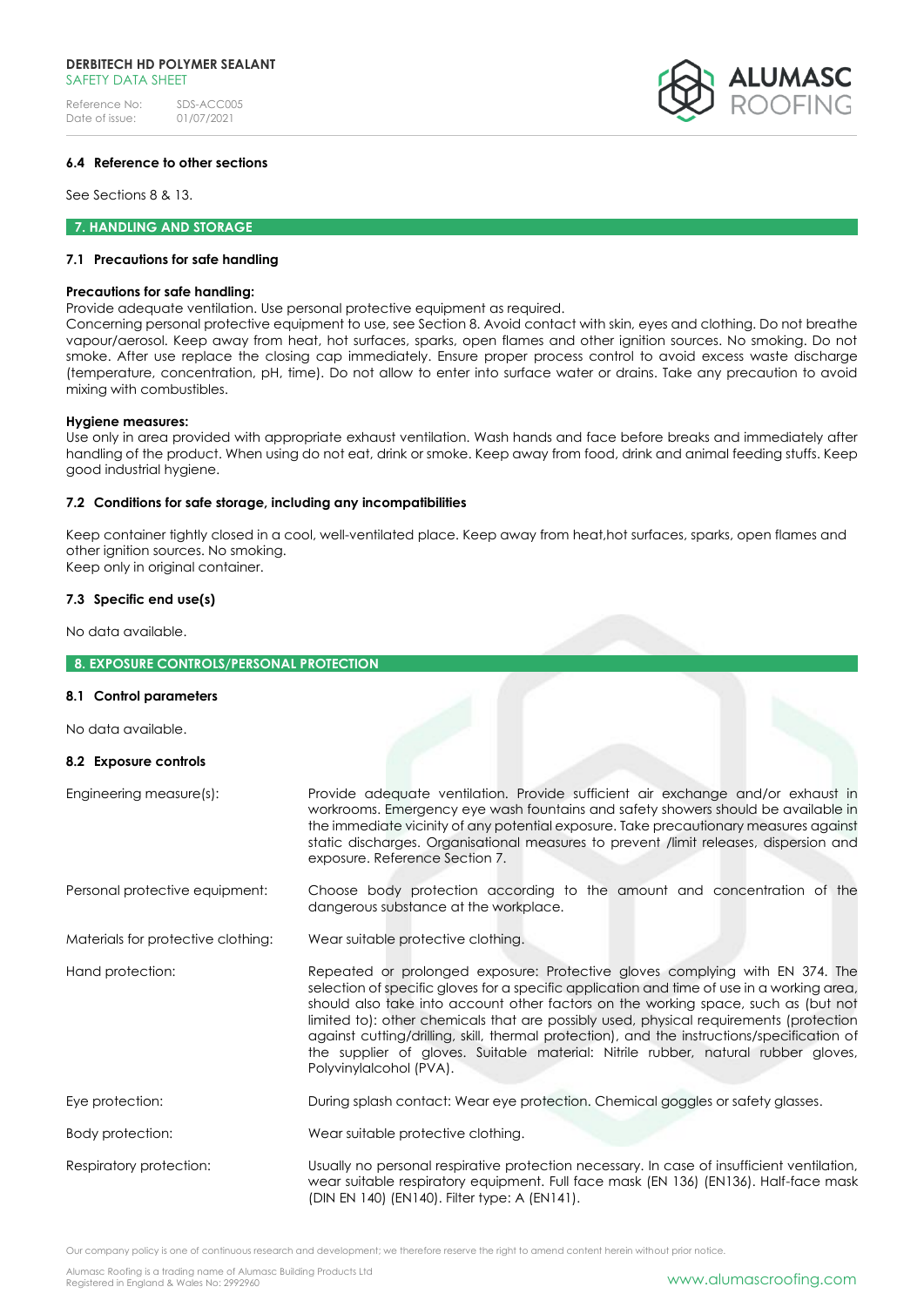

# **9. PHYSICAL AND CHEMICAL PROPERTIES**

# **9.1 Information on basic physical and chemical properties**

| Physical state:<br>Colour:<br>Odour:<br>Odour threshold:<br>pH:<br>Relative evaporation rate (butylacetate=1):<br>Melting / freezing point:<br>Freezing point:<br>Initial boiling point and boiling range:<br>Flash point:<br>Auto-ignition temperature:<br>Decomposition temperature:<br>Flammability (solid, gas):<br>Vapour pressure:<br>Vapour density:<br>Relative density:<br>Density:<br>Solubility: | Paste.<br>No data available.<br>Characteristic.<br>No data available.<br>No data available.<br>No data available.<br>No data available.<br>No data available.<br>No data available.<br>No data available.<br>No data available.<br>$200 - 250$ °C.<br>No data available.<br>No data available.<br>No data available.<br>No data available.<br>$1,4$ g/cm3(20 $\circ$ C).<br>No data available.<br>Water: Insoluble. |
|-------------------------------------------------------------------------------------------------------------------------------------------------------------------------------------------------------------------------------------------------------------------------------------------------------------------------------------------------------------------------------------------------------------|---------------------------------------------------------------------------------------------------------------------------------------------------------------------------------------------------------------------------------------------------------------------------------------------------------------------------------------------------------------------------------------------------------------------|
| Partition coefficient n-octanol/water:<br>Kinematic viscosity:<br>Dynamic viscosity:<br>Explosive properties:                                                                                                                                                                                                                                                                                               | No data available.<br>No data available.<br>No data available.<br>Not applicable. The study does not need to be conducted because there                                                                                                                                                                                                                                                                             |
| Oxidising properties:                                                                                                                                                                                                                                                                                                                                                                                       | are no chemical groups associated with explosive properties present in the<br>molecule.<br>Not applicable. The classification procedure needs not to be applied<br>because there are no chemical groups present in the molecule which are<br>associated with oxidising properties.                                                                                                                                  |
| 9.2 Other information                                                                                                                                                                                                                                                                                                                                                                                       |                                                                                                                                                                                                                                                                                                                                                                                                                     |
| VOC content:                                                                                                                                                                                                                                                                                                                                                                                                | $0\%$ .                                                                                                                                                                                                                                                                                                                                                                                                             |

#### **10. STABILITY AND REACTIVITY**

### **10.1 Reactivity**

Stable at ambient temperature and under normal conditions of use.

# **10.2 Chemical stability**

The product is stable under storage at normal ambient temperatures.

# **10.3 Possibility of hazardous reactions**

None under normal processing.

# **10.4 Conditions to avoid**

Keep away from sources of heat (e.g. hot surfaces), sparks and open flames. Handling and storage. Reference Section 7.

### **10.5 Incompatible materials**

None known.

# **10.6 Hazardous decomposition products**

Hazardous decomposition products due to incomplete combustion. Carbon monoxide.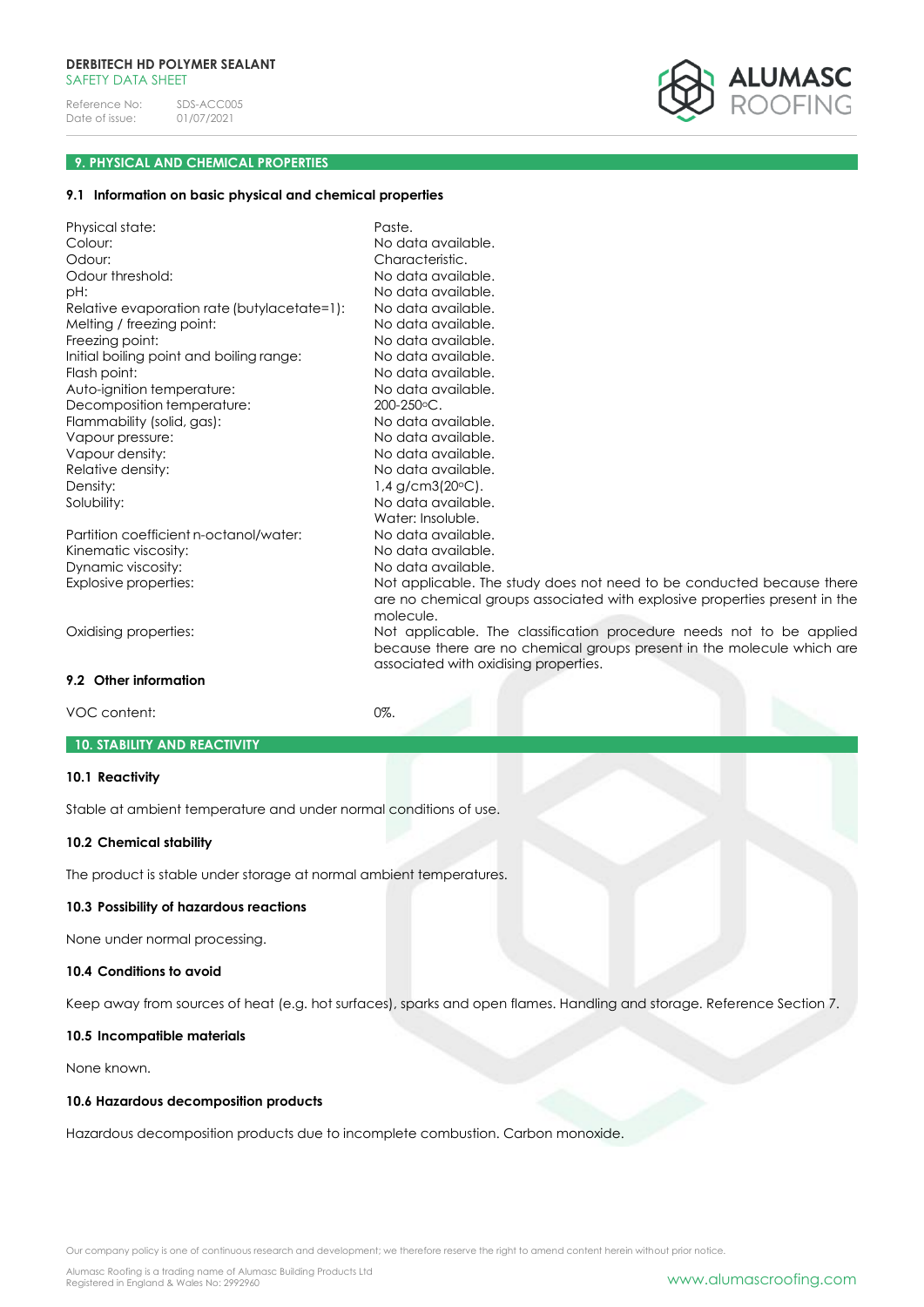

# **11. TOXICOLOGICAL INFORMATION**

### **11.1 Information on toxicological effects**

| Acute toxicity:                    | Not classified (Based on available data, the classification criteria are not met). |
|------------------------------------|------------------------------------------------------------------------------------|
| Skin corrosion/irritation:         | Not classified (Based on available data, the classification criteria are not met). |
| Serious eye damage/irritation:     | Not classified (Based on available data, the classification criteria are not met). |
| Respiratory or skin sensitisation: | Not classified (Based on available data, the classification criteria are not met). |
| Germ cell mutagenicity:            | Not classified (Based on available data, the classification criteria are not met). |
| Carcinogenicity:                   | Not classified (Based on available data, the classification criteria are not met). |
| Reproductive toxicity:             | Not classified (Based on available data, the classification criteria are not met). |
| STOT-single exposure:              | Not classified (Based on available data, the classification criteria are not met). |
| STOT-repeated exposure:            | Not classified (Based on available data, the classification criteria are not met). |
| Aspiration hazard:                 | Not classified (Based on available data, the classification criteria are not met). |
| Other adverse effects:             | No information available.                                                          |
| Other information:                 | Symptoms related to the physical, chemical and toxicological characteristics.      |
|                                    | Reference to Section 4.                                                            |

### **12. ECOLOGICAL INFORMATION**

### **12.1 Toxicity**

Environmental properties: Ecological injuries are not known or expected under normal use.

# **12.2 Persistence and degradability**

No data available.

### **12.3 Bioaccumulation potential**

No data available.

# **12.4 Mobility in soil**

No information available.

### **12.5 Results of PBT and vPvB assessment**

No data available.

### **12.6 Other adverse effects**

No information available.

**13. DISPOSAL CONSIDERATIONS**

# **13.1 Waste treatment methods**

(2001/573/EC, 75/442/EEC, 91/689/EEC): waste disposal authorities.

Product/packaging disposal Do not allow to enter into surface water or drains. Dispose of contaminated materials in accordance with current regulations. Refer to manufacturer/ supplier for information on recovery/recycling. Collect and dispose of waste product at an authorised disposal facility.

Additional information: Delivery to an approved waste disposal company.

Further ecological information: Avoid release to the environment.

European waste catalogue Waste codes should be assigned by the user, preferably in discussion with the The following Waste Codes are only suggestions: 08 04 10 / 15 01 01 / 15 01 02.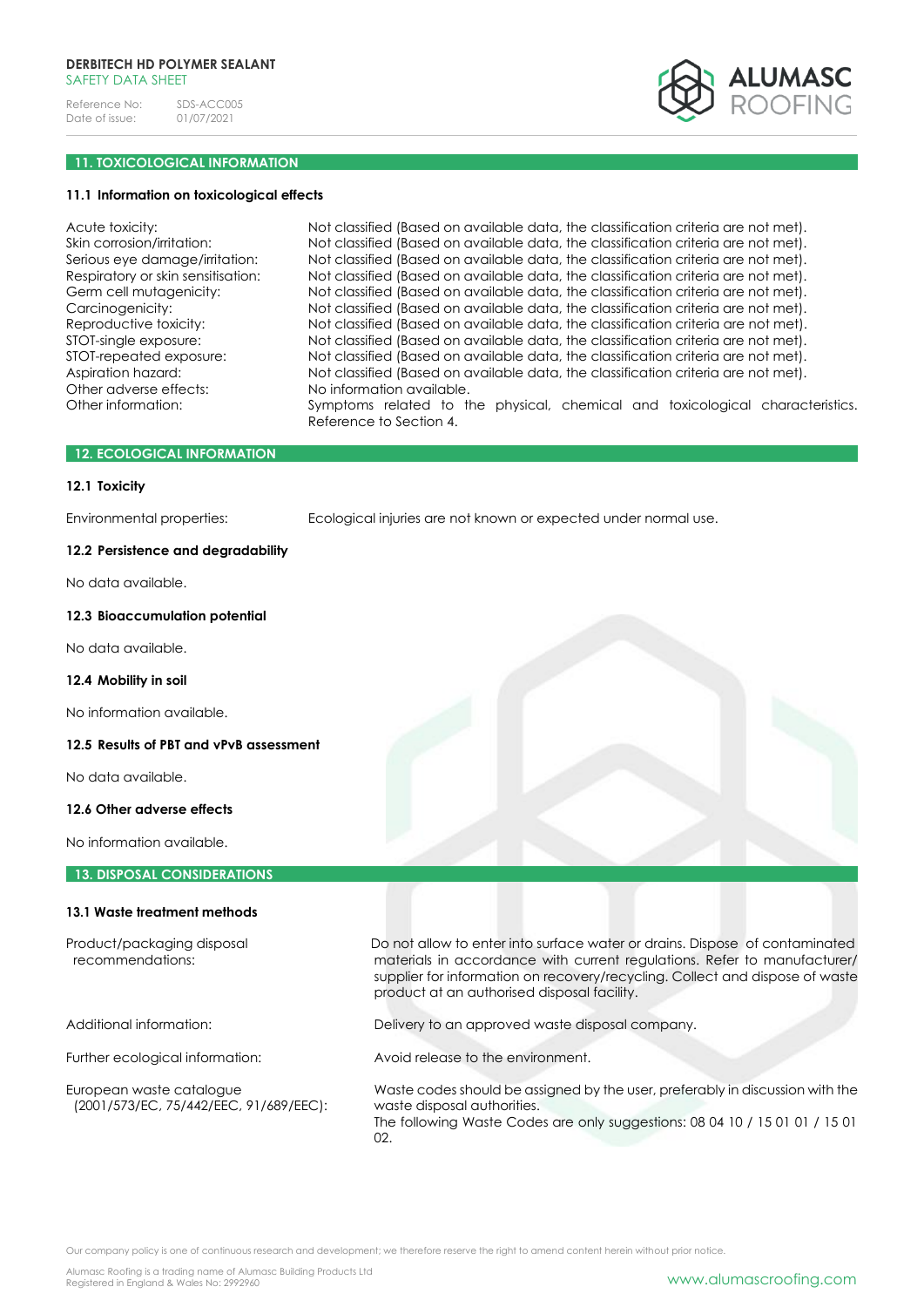### **DERBITECH HD POLYMER SEALANT** SAFFTY DATA SHFFT

Reference No: SDS-ACC005<br>Date of issue: 01/07/2021 Date of issue:



# **14. TRANSPORT INFORMATION**

|                                 | <b>ADR</b> | <b>IMDG</b> | <b>IATA</b> | <b>AND</b> | <b>RID</b> |  |
|---------------------------------|------------|-------------|-------------|------------|------------|--|
| 14.1 UN number                  | N/A        | N/A         | N/A         | N/A        | N/A        |  |
| 14.2 UN proper shipping name    | N/A        | N/A         | N/A         | N/A        | N/A        |  |
| 14.3 Transport hazard class(es) | N/A        | N/A         | N/A         | N/A        | IN/A       |  |
| 14.4 Packing group              | N/A        | N/A         | N/A         | N/A        | IN/A       |  |
| 14.5 Environmental hazards      | No         | <b>No</b>   | <b>No</b>   | <b>No</b>  | <b>No</b>  |  |

### **14.6 Special precautions for user**

| Special precautions for user: | Not applicable.    |
|-------------------------------|--------------------|
| Overland transport:           | Not applicable.    |
| Transport by sea:             | No data available. |
| Air transport:                | No data available. |
| Inland waterway transport:    | No data available. |
| Rail transport:               | Not applicable.    |

# **14.7 Transport in bulk according to Annex II of MARPOL 73/78 and the IBC Code**

Not applicable.

#### **15. REGULATORY INFORMATION**

### **15.1 Safety, health and environmental regulations/legislation specific for the substance or mixture**

### **EU regulations:**

| Contains no REACH substances with Annex XVII restrictions.<br>Contains no substance on the REACH candidate list.<br>Contains no REACH Annex XIV substances. |                                                                                                                    |
|-------------------------------------------------------------------------------------------------------------------------------------------------------------|--------------------------------------------------------------------------------------------------------------------|
| VOC content:                                                                                                                                                | 0%.                                                                                                                |
| France:<br>Installations classées:                                                                                                                          | Not applicable.                                                                                                    |
| Germany:<br>Reference to AwSV:                                                                                                                              | Water hazard class (WGK) 1, Slightly hazardous to water (Classification<br>according to AwSV, Annex 1).            |
| German storage class (LGK):                                                                                                                                 | LGK 12 - Non-combustible liquids.                                                                                  |
| 12th Ordinance Implementing the Federal<br>Immission Control Act - 12. BlmSchV:                                                                             | Is not subject of the 12. BImSchV (Hazardous Incident Ordinance).                                                  |
| Netherlands:<br>Waterbezwaarlijkheid:                                                                                                                       | 11 - Weinig schadelijk voor in het water levende organismen (B).                                                   |
| 15.2 Chemical Safety Assessment                                                                                                                             |                                                                                                                    |
| Not required.                                                                                                                                               |                                                                                                                    |
| <b>16. OTHER INFORMATION</b>                                                                                                                                |                                                                                                                    |
| AND:                                                                                                                                                        | Accord Européen relatif au Transport International des Marchandises Dangereuses par                                |
| ADR:                                                                                                                                                        | voie de Navigation du Rhin.<br>Accord européen relatif au transport international des marchandises Dangereuses par |

Our company policy is one of continuous research and development; we therefore reserve the right to amend content herein without prior notice.

REACH: REACH: Registration, Evaluation, Authorisation and Restriction of Chemicals.

CLP: Classification, Labelling and Packaging Regulation according to 1272/2008/EC.

Route.

IMDG: International Maritime Dangerous Goods Code. LEL: LEL: Lower Explosive Limit/Lower Explosion Limit. UEL:<br>
Upper Explosion Limit/Upper Explosive Limit.

IATA: International Air Transport Association.